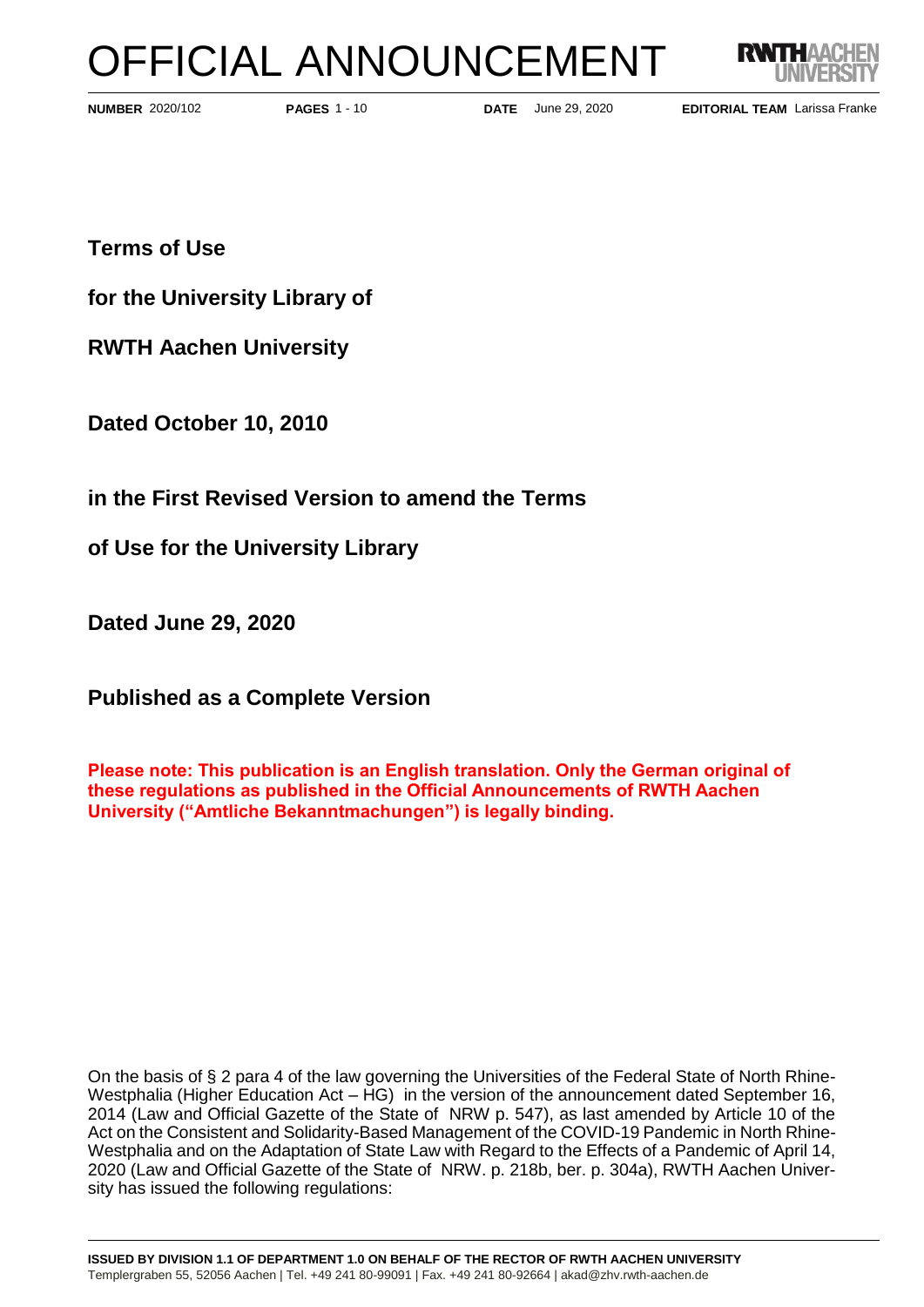## **Contents**

- § 1 Tasks of the University Library
- § 2 Library Access
- § 3 Processing of Personal Data in the University Library
- § 4 Termination of the User Relationship
- § 5 Revocation of Library Privileges
- § 6 Rights and Duties of the Users
- § 7 Fees and Charges
- § 8 Opening Hours
- § 9 Use of the Library Rooms
- § 10 Lending
- § 11 Restrictions to Lending
- § 12 Loan Periods
- § 13 Extension of the Loan Period and Reservations
- § 14 National and International Interlibrary Loan
- § 15 Use of Library Computers
- § 16 Copies
- § 17 Observance of Copyrights
- § 18 Legal Disclaimer
- § 19 Entry Into Force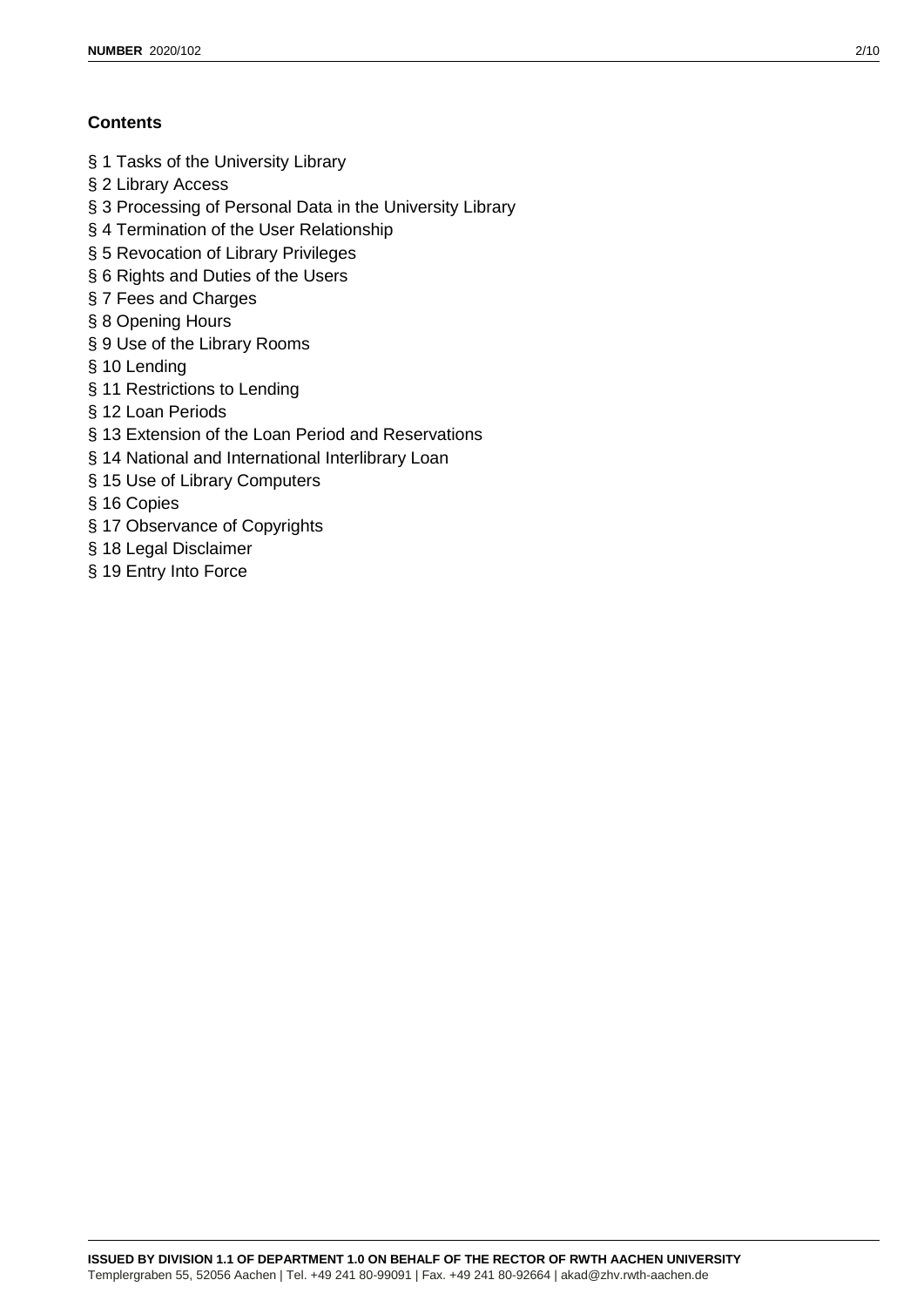### **§ 1 Purpose of the University Library**

- (1) The University Library is a central institution of RWTH Aachen University. Its primary purpose is to support research, teaching and studies at this University. In addition, it is open to members and affiliates of other universities and to members of the public who are interested in academia.
- (2) It fulfills its purpose in particular by
	- a) providing an up-to-date stock of literature for loan, oriented towards the needs of the University,
	- b) preserving stock worthy of archiving and making them available for use in an appropriate manner,
	- c) licensing digital information for the University and offering it via the data network,
	- d) making the stock of other libraries accessible through interlibrary loan,
	- e) facilitating work in the Library by providing modern workstations and open access stock.

## **§ 2 Library Access**

- (1) Anyone wishing to use Library services must sign up for a library card. Being granted library privileges establishes a user relationship under public law between the user and the Library, the content of which is governed by the Library Regulations in their currently valid version. The reading rooms may be used by visitors who are not in possession of a library card.
- (2) The following parties are entitled to Library Access:
	- a) the members and affiliates of RWTH Aachen University,
	- b) the members and affiliates of FH Aachen University of Applied Sciences,
	- c) the members and affiliates of Forschungszentrum Jülich,
	- d) professorships of RWTH Aachen University, represented by the professors or the head of the institute or an authorized employee.
- (3) Other persons who reside in the Federal Republic of Germany or the near border region of Aachen may be granted library access, if they apply for a library card.
- (4) Minors require the written consent of their legal representative. With their approval, the latter undertakes to fulfill claims arising from the user relationship.
- (5) Library access may be subject to a time limit for objective reasons.
- (6) Visitors who are not in possession of a library card are also subject to these Library Regulations when entering the Library.
- (7) In order to ensure the Library can fulfill its tasks according to § 1, library management may regulate the conditions of use differently for certain user groups, in particular the loan period and the number of items that can be borrowed at the same time. The regulations are to be posted on notice boards or published on the Library's website.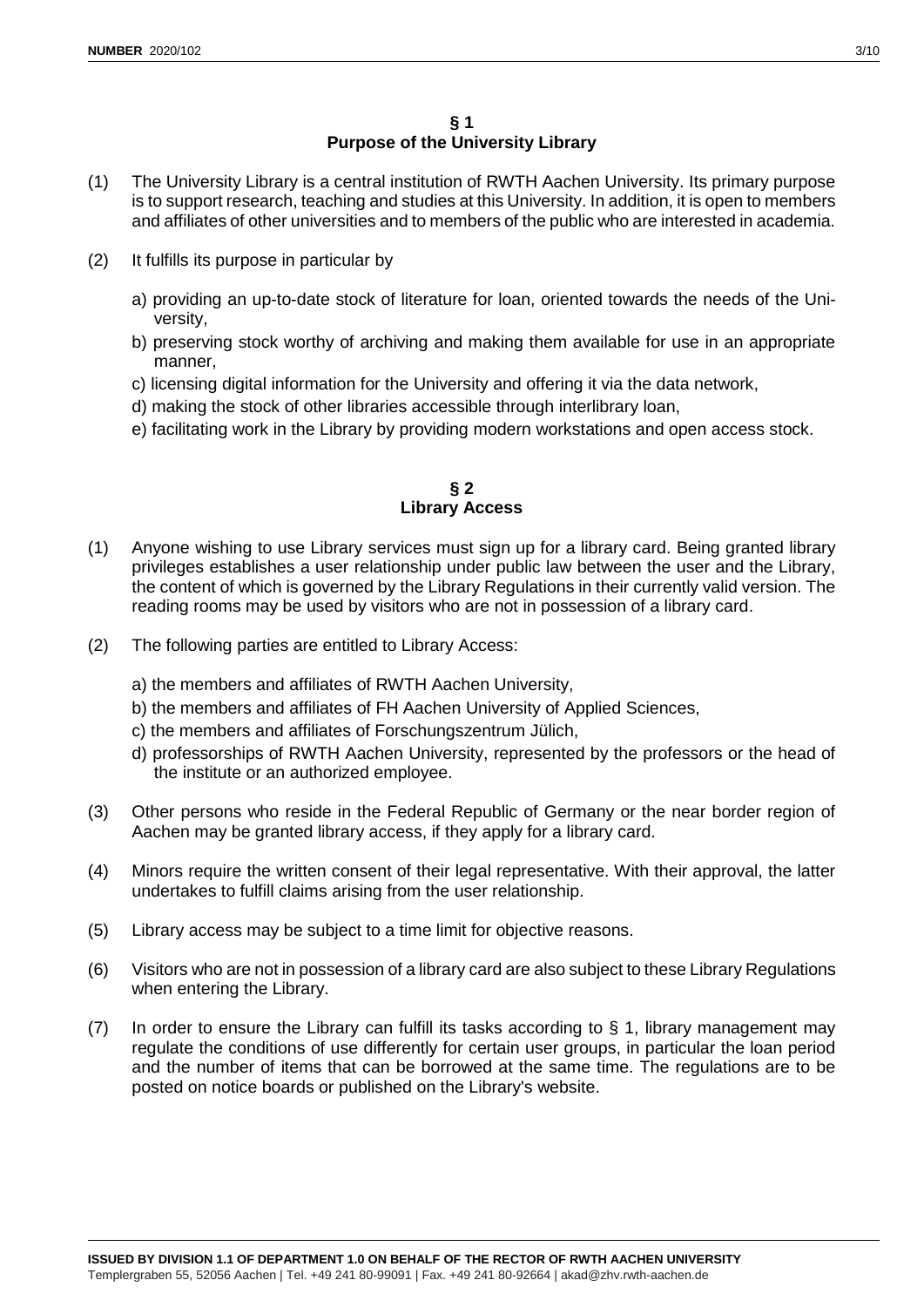- (8 All members and affiliates of RWTH Aachen University who are registered in the Identity Management system of RWTH Aachen University receive a library card by activating their library account in Selfservice (user administration of the Identity Management system of RWTH Aachen University).
- (9) Students of RWTH Aachen University use the RWTH Blue Card (student ID) as a library card. Activation is done in Selfservice (user administration of the Identity Management system of RWTH Aachen University) by the students.
- (10) All other users must apply for admission in order to obtain a library card. A valid national identity card or passport must be provided, the latter in conjunction with a registration certificate issued by a Citizens' Services Office.
- (11) In the case of library access through affiliation with an entitled institution in accordance with § 2 Paragraph 2 d), the application must be submitted in person by the professorship holder or the head of the institute or by an authorized person.They must also show their national identity card or passport. If the application is submitted by an authorized person, the identity card or passport of the professorship holder, including the power of attorney, must also be submitted.
- (12) Library access according to § 2 Paragraphs 8, 10 and 11 is granted by issuing a library card.

#### **§ 3 Processing of Personal Data in the University Library**

Personal data is processed in accordance with the principles of the Data Protection Regulation (DSGVO) as amended. The Privacy Policy is available for review on the premises and on the University Library website.

#### **§ 4 Termination of the User Relationship**

- (1) The user relationship is terminated if the prerequisites for being granted library access are no longer fulfilled, in particular
	- a) for members and affiliates, upon cessation of membership or affiliate status,
	- b) for students of RWTH Aachen University, upon exmatriculation,
	- c) for all other users, with the their library card's expiration date, by default limited to 18 months after they have last borrowed library materials,
	- d) in the event of an application for early release from the user relationship,
	- e) by death,
	- f) by exclusion according to  $\S$  5.
- (2) Obligations arising from the user relationship that have not been fulfilled shall remain in force. This applies in particular to the obligation to return library materials and pay fees.
- (3) Former students and employees of RWTH Aachen University according to § 4 Paragraph. 1 a) - b) are automatically offered a library card renewal. The new authorization ends with the expiration of their library card's expiration date, by default limited to 18 months after they have last borrowed library materials.
- (4) The library card must be returned.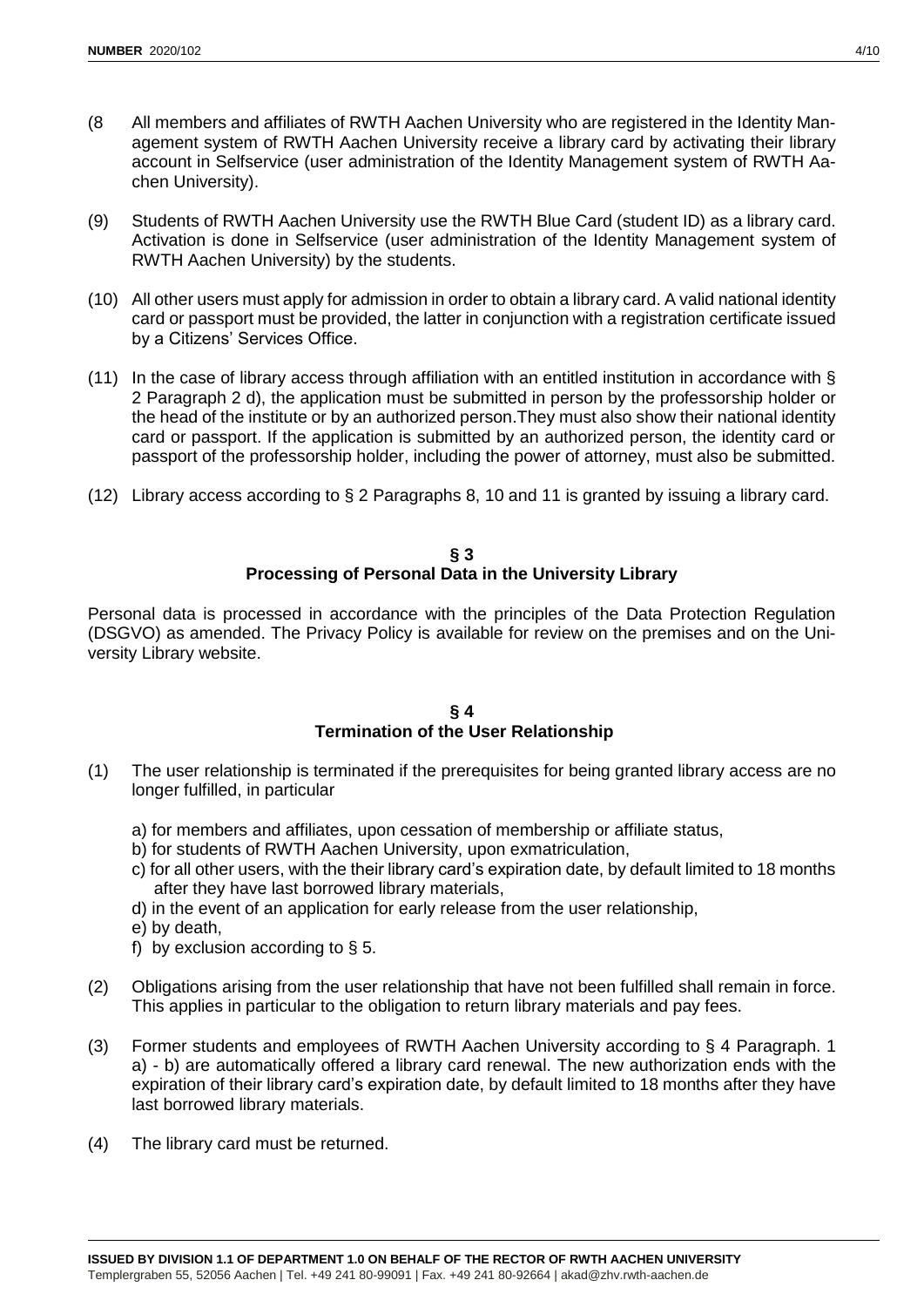## **§ 5 Revocation of Library Privileges**

- (1) Anyone who repeatedly or seriously violates the rules or the regulations governing the use of the Library can be partially or entirely excluded from using the Library either temporarily or permanently. The decision is made by library management.
- (2) Anyone who fails to return items that are overdue or fails to pay fees will from the 30th calendar day after the due date – be barred from borrowing any other library items until all obligations have been met. Exceptions can be granted by library management.

## **§ 6 Rights and Duties of the Users**

- (1) Anyone granted library privileges has the right to the services specified in these Terms.
- (2) They must refrain from any conduct inside the Library that is contrary to the Library's orderly operation, particularly any behavior that disturbs others or poses a danger to persons, buildings, or property.
- (3) Instructions from library staff regarding proper library use must be followed. Users must show their ID upon request.
- (4) Items that can be used to carry library materials, especially coats, bags, folders, umbrellas, and luggage, may not be taken into certain areas of the Library but must be stored in the facilities provided for this purpose. Further details are regulated by the usage instructions for lockers and cabinets, which are binding and are published on notice boards and the Library's website.
- (5) In the general interest, the utmost silence is to be maintained in all rooms of the Library that are open for use. Talking on cell phones, smoking, eating, and drinking - except for water in certain areas - is not permitted in the Library. Animals are not allowed in the Library.
- (6) The Library's stock as well as any items obtained through external lending are to be handled with care. Writing in, highlighting, and underlining are not permitted. Identifiable damage must be reported to library staff. You may not repair the damage yourself or have it repaired without authorization.
- (7) The work equipment and devices provided, particularly the personal computers, are to be used only within the scope of their specified purpose. Damage and defects must be reported immediately to the library staff. Tampering, especially with the Library's computers, programs, or databases – including unauthorized network use – may result in revocation of library privileges and possible legal action. The regulations of § 15 shall apply.
- (8) All items carried must be shown to library staff when entering and leaving the reading rooms.
- (9) In case of damage or loss of items, the user has to pay the replacement cost. In addition, fees are charged for administrative expenses, the amount of which is calculated according to the currently valid Fee Regulations of RWTH Aachen University for the Libraries of the University.
- (10) The Library must be notified immediately of any change of name or address. For users who are registered in the Identity Management system of RWTH Aachen University, the notification of any name and address changes is generally made via this system. If RWTH Aachen University provides additional options for special user groups to submit name and address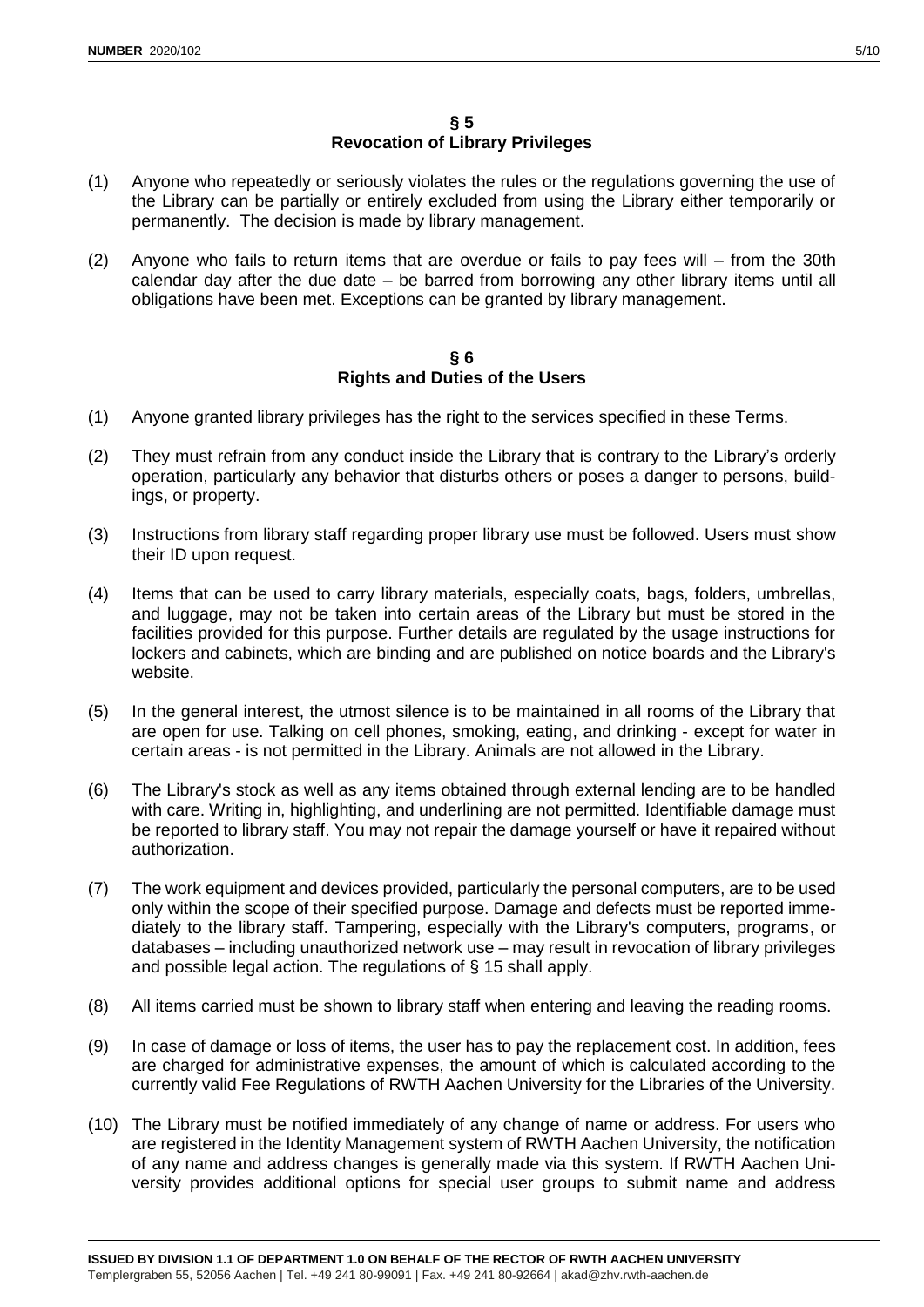changes to the Library, these may also be used. The user is liable for any costs and disadvantages incurred by the Library due to non-compliance with this regulation.

(11) The library card must be kept in a safe place. Its loss must be reported to the Library immediately. The holder is liable for any misuse until the loss is reported.

### **§ 7 Fees and Charges**

When using the Library, any fees, charges, and reimbursement of expenses are levied in accordance with the currently valid Fee Regulations of RWTH Aachen University for the Libraries of the University.

## **§ 8 Opening Hours**

The opening hours are determined by the University Library's management in agreement with the Rector. They are posted on notice boards and published on the Library's website.

### **§ 9 Use of the Library Rooms**

- (1) In the open-access areas, books and other items can be taken from the shelves and consulted at the reading stations. The items in the closed stacks cannot be accessed directly. These can only be borrowed by placing an order in advance.
- (2) Reference items are primarily for use within the Library; borrowing for short periods of time is generally possible.
- (3) Library management might apply different conditions of use to certain areas (lockers, rooms). These regulations are posted on notice boards or published on the Library's website.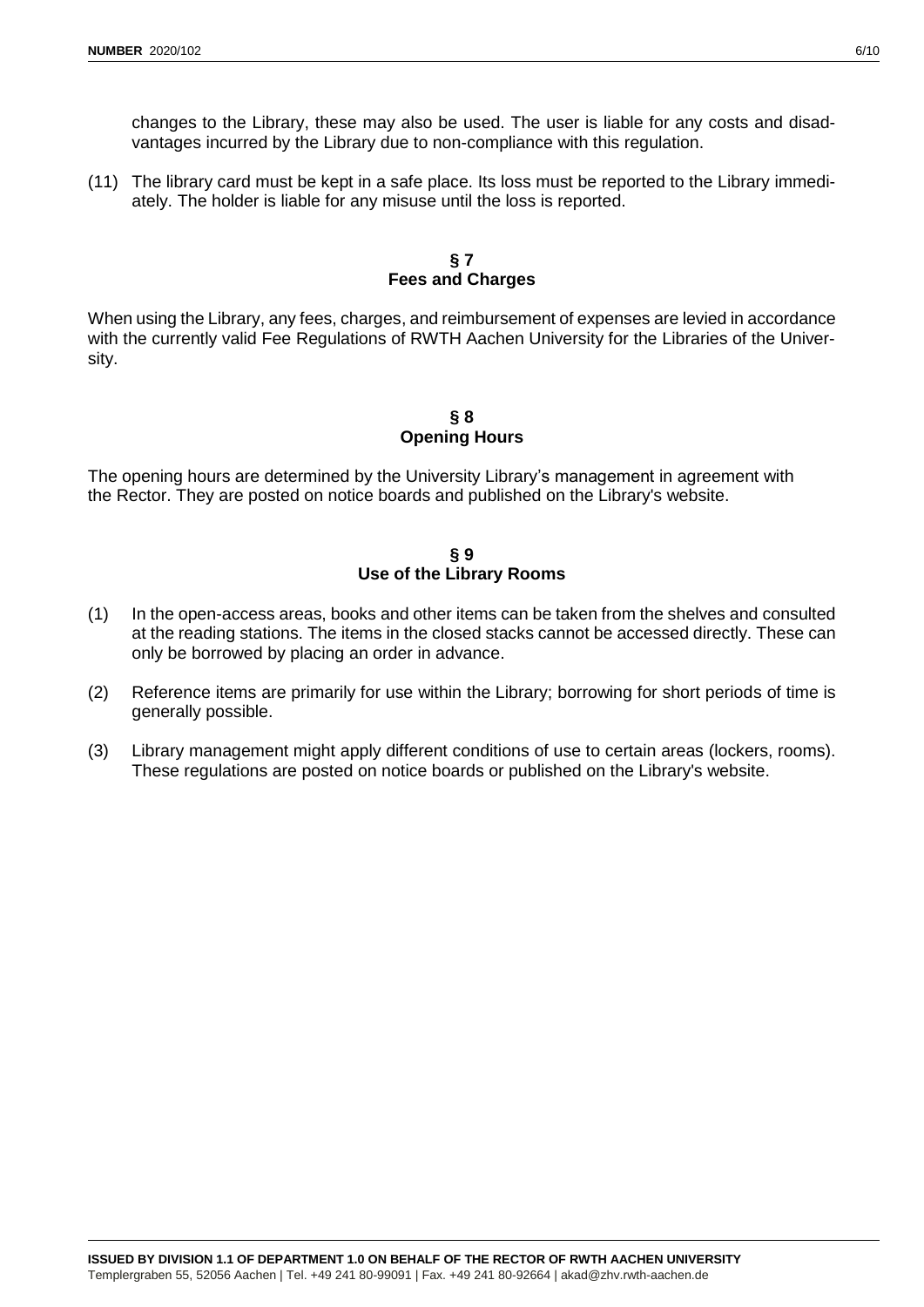## **§ 10 Lending**

- (1) All library items available for loan that do not fall under the restrictions of § 11 may be checked out for use outside the Library.
- (2) Patrons must present their library card to check out any items.
- (3) Items available for loan may not be taken out of the Library without first checking them out properly.
- (4) Library management might have different lending conditions for certain items. These regulations are posted on notice boards or published on the Library's website.

#### **§ 11 Restrictions to Lending**

(1) Items that are kept in-house for reasons of availability, stock protection, handling, or for legal reasons are excluded from out-of-house lending. In particular, these include:

a) items of special value and age, b) books on loan from outside the Library, if this is requested by the lending library.

(2) The Library has the right to exclude items from circulation beyond Paragraph 1 if this seems objectively necessary.

## **§ 12 Loan Periods**

- (1) The loan periods are posted on notice boards or published on the Library's website.
- (2) If the loan period is exceeded, fees must be paid in accordance with the currently valid Fee Regulations of RWTH Aachen University for the Libraries of the University. The borrower is obligated to pay regardless of whether or not any reminders are sent.
- (3) The Library may recall an item even before its due date if it is needed for official purposes.

#### **§ 13 Extension of the Loan Period and Reservations**

- (1) The loan period may be extended upon request before it expires. However, extension of the loan period is no longer possible if the item has already been reserved by another party. No items may be extended beyond the validity period of the library card.
- (2) Items that are checked out by others can be reserved via the catalog, alternatively by written letter or email request, or in person. Information about the borrower will not be provided.
- (3) The Library may limit the possibilities of loan period extensions or reserving items for valid reasons.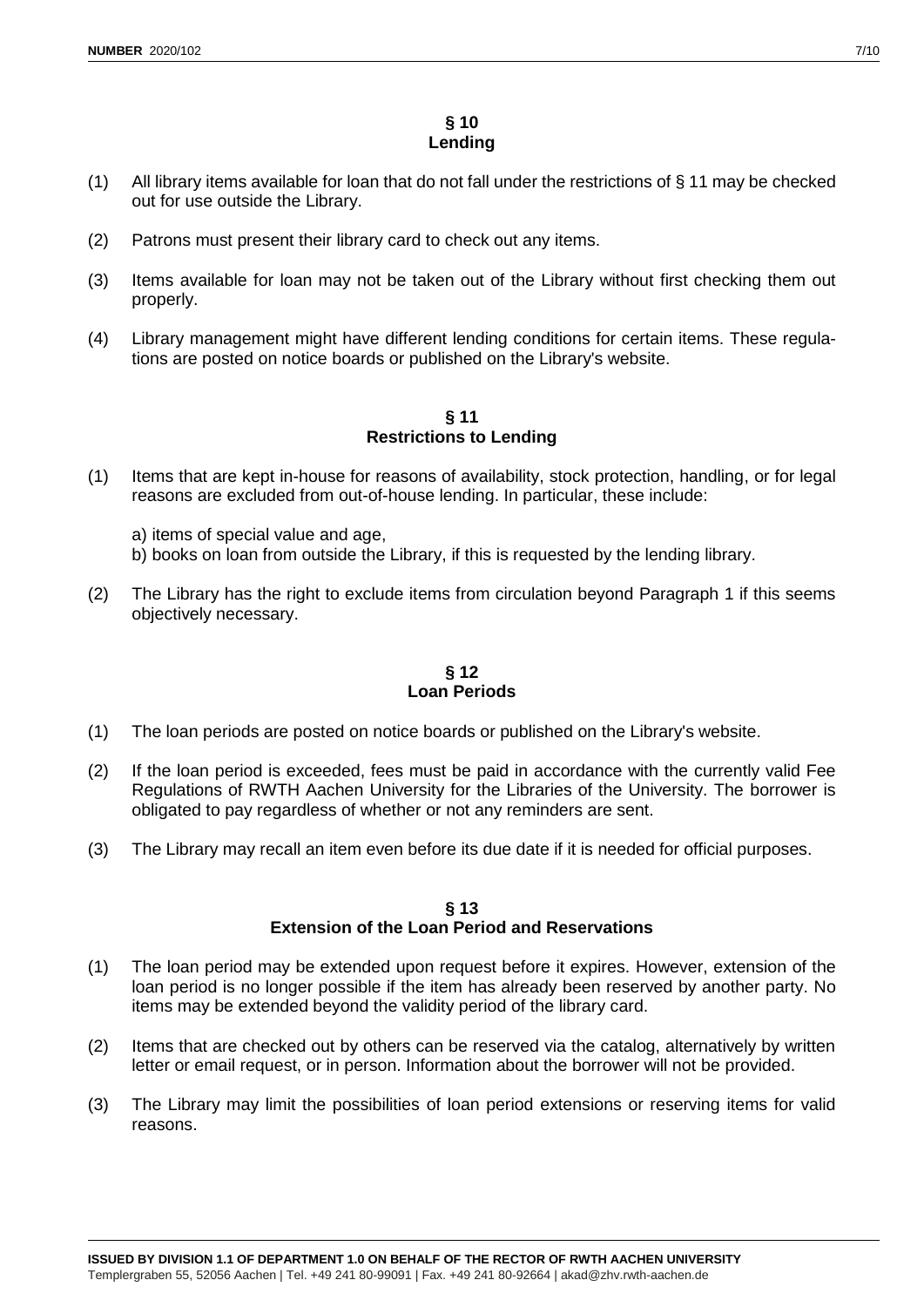## **§ 14 National and International Interlibrary Loan**

- (1) The University Library can assist patrons with ordering items from another library by national or international interlibrary loan if the items are not available here in Aachen. Interlibrary loans are carried out in accordance with the provisions of the currently valid Regulations on Interlibrary Loan in the Federal Republic of Germany (Leihverkehrsordnung), international agreements, and the specific conditions (e.g. deadlines, restrictions on use) of the lending library. Unclaimed items will be returned at the latest after the loan period has expired.
- (2) There is a fee for interlibrary loans. Interlibrary loan fees are processing fees that apply even if an ordered item cannot be delivered. They are levied in accordance with the loan regulations and the supplementary regulations of the state of North Rhine-Westphalia. Costs and expenses not covered by the flat-rate handling fee, e.g. for insurance and special forms of dispatch, are to be reimbursed additionally.
- (3) The Library makes its items available for national and international interlibrary loan in accordance with the provisions of the currently valid Regulations on Interlibrary Loan and the provisions of these Terms for Use.
- (4) The reference collection is excluded from active interlibrary loan.
- (5) The Library can make the lending of items subject to certain conditions, such as shortened loan periods, use only in the reading room, or a ban on copying.
- (6) The Library collaborates with the Hochschulbibliothekszentrum des Landes Nordrhein-Westfalen (hbz) within the framework of domestic and international interlibrary loans. When an interlibrary loan request is submitted, personal data is transferred between the Library's IT systems and the IT systems of the hbz.

#### **§ 15 Use of Library Computers**

- (1) The Network Regulations of RWTH Aachen University, including the Implementing Provisions for the Network Regulations and all relevant regulations of the IT Center of RWTH Aachen University, shall apply in the currently valid version.
- (2) Within the scope of its abilities, the Library provides its users with computer workstations with limited Internet access for academic literature research that does not require the user to register.

The Library reserves the right to block access to Internet sites that represent an obvious use for purposes unrelated to the Library or otherwise do not correspond to the specified purpose. Unrestricted Internet access via Wi-Fi and specially designated computer workstations requiring registration is reserved for users who have the appropriate authorization in RWTH Aachen University's Identity Management.

Visitors and designated guests of the University and its facilities will receive a guest ID upon request for the duration of their stay if they wish to use the Internet access at the unrestricted computer workstations for academic purposes.

(3) The computer workstations may not be used for non-library purposes.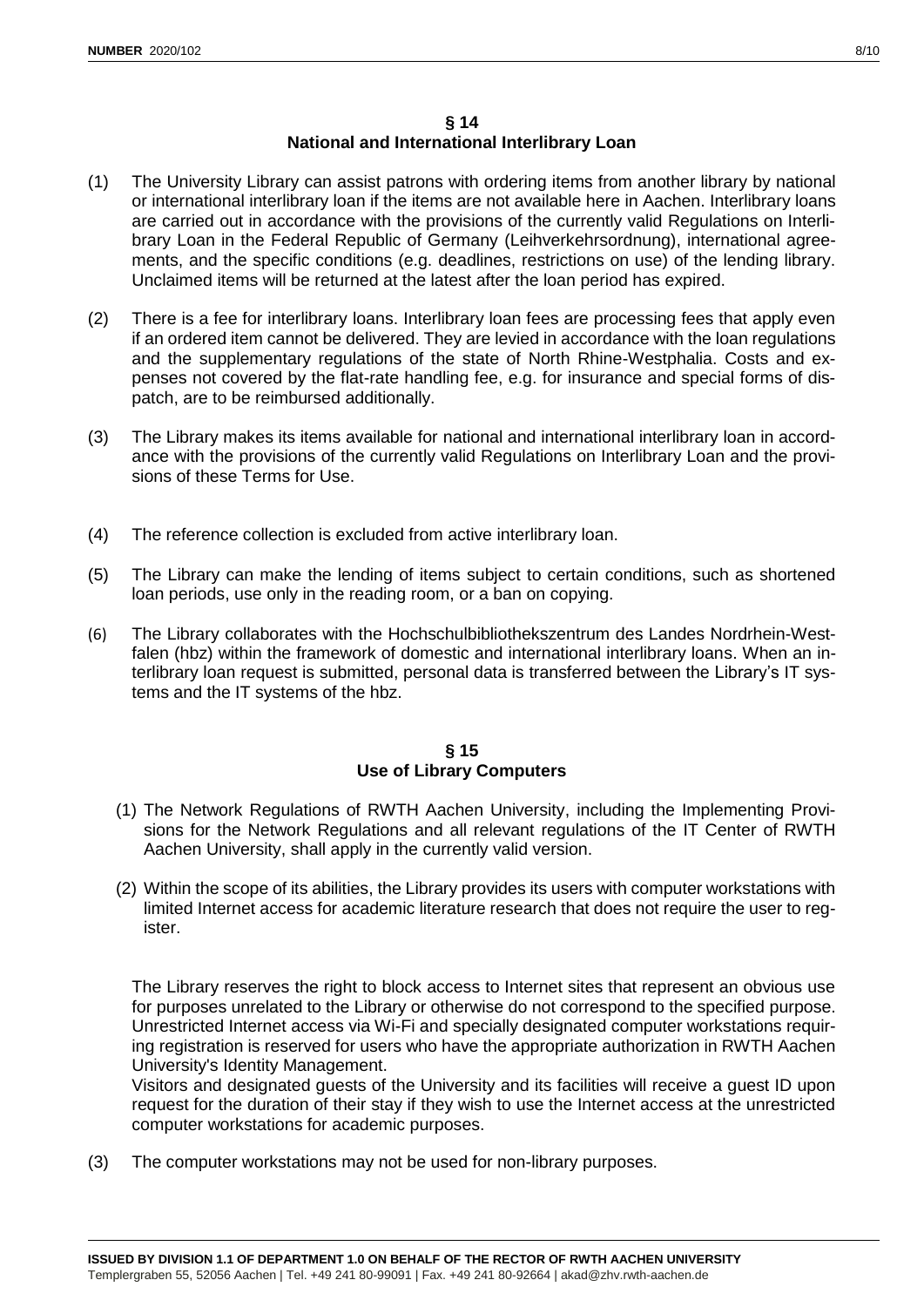In particular, anything that interferes with the work and mission of the Library, violates legal regulations, or offends common decency is considered to be non-appropiate use. In times of high demand, time restrictions may be imposed on the use of the equipment.

- (4) Excessive or systematic copying of online information is prohibited. The installation or downloading of software is also prohibited.
- (5) Instructions on using the equipment, databases, and Internet services must be followed. You may not change the system settings, network configurations, or software.
- (6) The user is liable for damages caused by manipulation or other unauthorized use of the Library's equipment and items. Defects in equipment and items detected before and during use must be reported to library staff immediately.
- (7) The Library assumes no liability for damage caused by technical or other malfunctions of equipment, programs, or files.

## **§ 16 Copies**

- (1) Unless there are factual or legal reasons to the contrary, copies may be made from the Library's items.
- (2) If the Library declares an item to be particularly valuable or in need of preservation, copies may only be made by library staff. Costs and expenses are to be reimbursed to the Library.

## **§ 17 Observance of Copyrights**

- (1) The library user is always responsible for observing existing copyrights regarding the use of printed materials, other items, and digital information. The license terms under which electronic information is made available must be observed.
- (2) If a claim is made against the Library by a third party for infringement of copyright provisions, the user causing the infringement is obligated to indemnify the Library against all claims.

## **§ 18 Legal Disclaimer**

- (1) The Library is not liable for damages caused by incorrect, incomplete, omitted, or delayed user and information services unless the damages were caused intentionally.
- (2) The Library is not liable for the accuracy of the contents of the items provided.
- (3) The Library is not liable for loss or damage to items brought onto the premises.

## **§ 19 Entry Into Force**

These terms of use come into force as an Official Announcement of RWTH on the day following their publication.